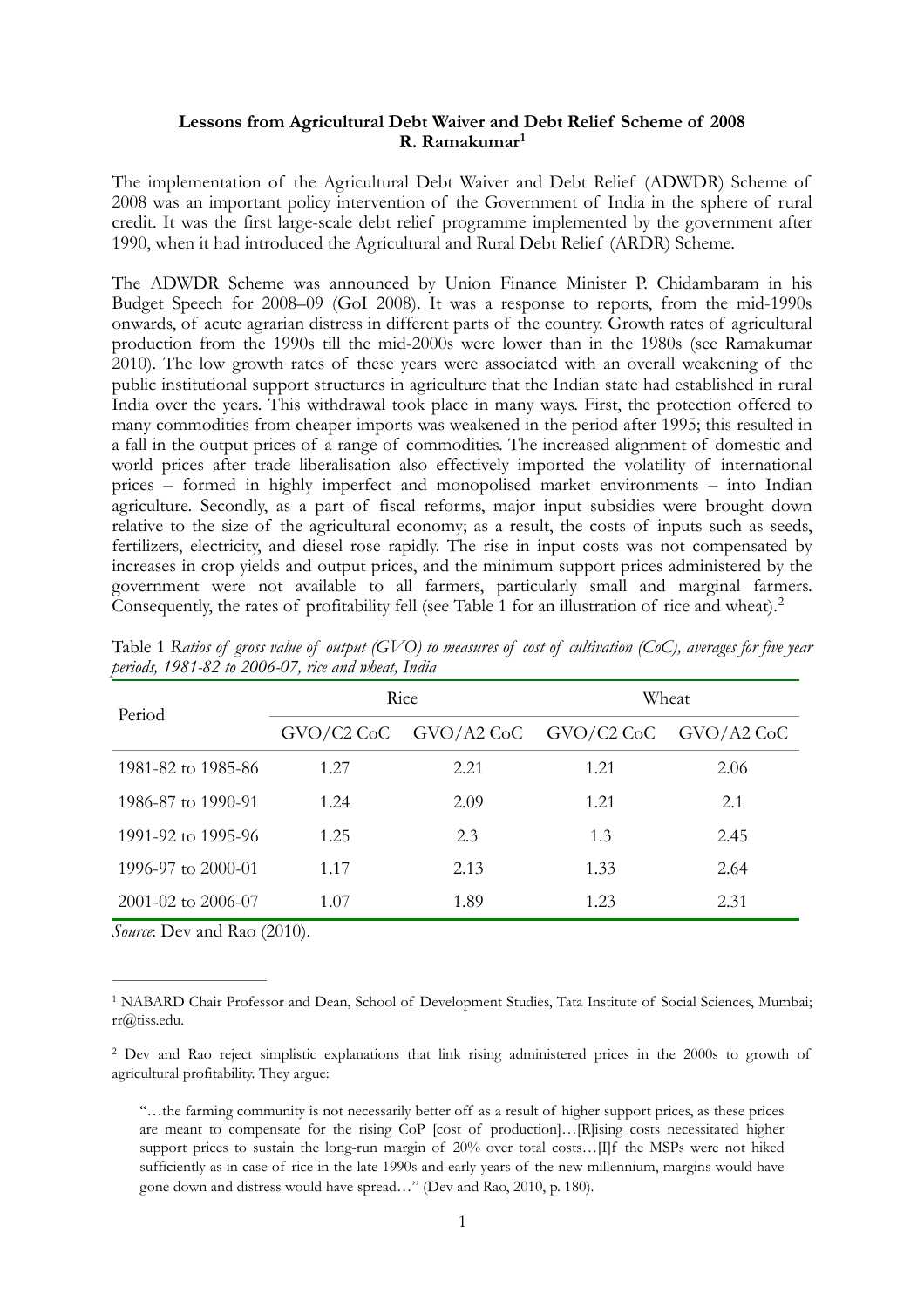Thirdly, public capital formation in agriculture continued to fall, and growth of public expenditure on research and extension slowed down. Most cultivator households ceased to have access to the agricultural extension machinery of the government, and thus to information on how to deal with pests and declining productivity of land. Farmers became dependent instead on agents of fertiliser and pesticide companies for advice on seeds and crop care. Finally, there was a weakening of the public credit provision system in the rural areas, and an increase in farmers' dependence on loans from the informal sector to meet the costs of cultivation.

The spate of farmers' suicides reported from many States after 1996 reflected the crisis in Indian agriculture: between 1997 and 2010, about 250,000 farmers committed suicide in rural India (see Nagaraj *et al*, 2014). Apart from cultivators, agricultural labourers were also affected by way of a reduction in the number of days of employment available to them.

In 2007, the Government of India appointed an expert group, headed by R. Radhakrishna, to "suggest measures to provide relief to farmers across the country" (GoI 2007, p. 99). The expert group noted in its report that:

"There are many dimensions of the present agrarian crisis in India. The search for a solution therefore needs to be comprehensive by taking into consideration all the factors that contribute to the crisis. Furthermore, both short- and long-term measures are required to address the numerous problems associated with the agrarian crisis. *Admittedly, farmers' indebtedness, particularly due to growing borrowing from high cost informal sources, is one of the major manifestations of the crisis that needs to be addressed forthwith*. In the short run, some concrete measures have to be taken up to reduce the debt burden of vulnerable sections of the peasantry. For this, the institutional arrangements for credit, extension, and marketing need to be revived. In the long run, a serious attempt has to be made to rejuvenate the agricultural sector with large investments in rural infrastructure, and in agricultural research and technology. The long-term credit needs of the farmers have to be augmented substantially to increase overall investment in agriculture". (*Ibid*., pp. 3–4, emphasis added)

In his Budget Speech of 2008–09, the Finance Minister opted for a full-fledged debt waiver scheme. The report of the expert group, he said,

"…had made a number of recommendations but stopped short of recommending waiver of agricultural loans. However, Government is conscious of the dimensions of the problem and is sensitive to the difficulties of the farming community, especially the small and marginal farmers. Having carefully weighed the pros and cons of debt waiver and having taken into account the resource position, I place before this House a scheme of debt waiver and debt relief for farmers". (GoI 2008)

The main features of the ADWDR scheme were the following:

- "Marginal farmers" (that is, farmers holding up to 1 hectare of land) and "small farmers" (holding between 1 and 2 hectares) would receive a full waiver of all loans overdue as on December 31, 2007 and outstanding as on February 29, 2009.
- All "other farmers" would be provided a one-time settlement, by which each borrower was eligible for a rebate of 25 per cent against payment of the balance 75 per cent.
- After the full waiver or the one-time settlement, farmers would be entitled to fresh agricultural loans from the banks.

Soon after the announcement of the loan waiver scheme, farmer's organisations pointed out two major problems in its provisions. First, the scheme was likely to exclude a huge section of farmers in the dry regions of India, as the average size of land holding in these areas was above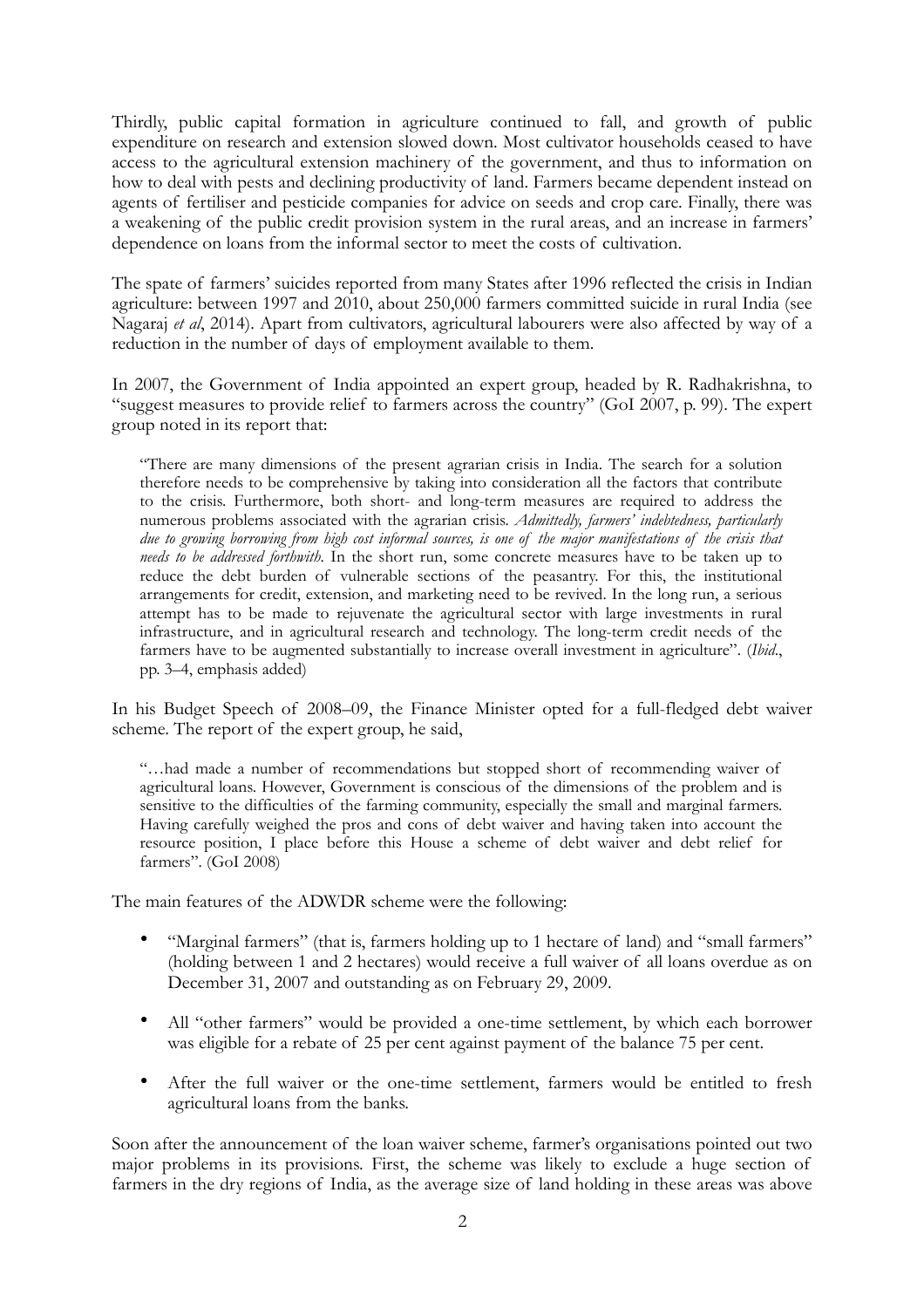5 acres per household. Secondly, the scheme ignored the needs of farmers who borrowed from the informal sector, and of agricultural labourers whose loans were not considered as crop loans.

The government did not address the second problem but tried to partially address the first. It termed all districts of the country that came under the purview of the Drought Prone Area Programme (DPAP), Desert Development Programme (DDP), and the Prime Minister's Special Relief Package of 2006 – that is, 237 out of India's 537 districts – as "dry and unirrigated districts." In these 237 districts, it offered a one-time settlement of loans of either 25 per cent or Rs 20,000, whichever was higher.

When banks waived or settled loans, their loss was to be reimbursed by the government. As on March 2012, a total amount of Rs 52.52 billion (or Rs 52,520 crore) had been released to the eligible financial institutions by the government (Table 2). A large part of this (56 per cent) went to regional rural banks (RRBs) and cooperatives, and the remainder (44 per cent) to scheduled commercial banks (SCBs), urban cooperative banks (UCBs), and local area banks (LABs).

Table 2 *Amounts reimbursed by the Central government to lending institutions as part of the debt waiver scheme, by instalment, as on March 2012* in Rs crore

|                                | Lending institution      |                         |        |
|--------------------------------|--------------------------|-------------------------|--------|
| Instalments                    | RRBs and<br>cooperatives | SCBs, UCBs, and<br>LABs | Total  |
| 1st instalment, September 2008 | 17,500                   | 7,500                   | 25,000 |
| 2nd instalment, July 2009      | 10,500                   | 4,500                   | 15,000 |
| 3rd instalment, January 2011   | 1,240                    | 10,100                  | 11,340 |
| 4th instalment, November 2011  | 40                       | 1,040                   | 1,080  |
| 5th instalment, March 2012     | $\theta$                 | 100                     | 100    |
| Total                          | 29,280                   | 23,240                  | 52,520 |

*Notes*:  $RRB =$  regional rural bank,  $SCB =$  scheduled commercial bank,  $UCB =$  urban cooperative bank, and LAB = local area bank.

*Source*: RBI (2012).

An adequate evaluation of the government's debt waiver scheme is limited by the scarcity of disaggregated data. Kanz (2011) attempted to study the scheme with the help of data collected from a survey of 2,897 beneficiaries in Gujarat. He found that "debt relief does not improve the investment or productivity of beneficiary households, but leads to a strong and persistent shift of borrowing away from formal sector lenders" (p. 1). He argued that debt relief has major "reputational consequences" and encourages default with respect to future loans. Other commentators too had similar views. Rath (2008) noted that while debt waiver would "bring some relief to many farmers," the "long-term consequence" of the scheme would be "a gradual demise [driven by moral hazard] of the people's own institutions like the cooperative credit societies and self-help groups" (p. 16). EPWRF (2008) commented that the debt waiver scheme "will go down in history as damaging the interests of the very small and marginal farmers that it has mainly sought to serve" (p. 28). Further,

"…a socio-political environment that nurtures expectations of a loan waiver is not conducive for building a healthy financial system, particularly in rural areas where borrowers have weak bargaining power and bank officials are known to be reluctant to lend at the smallest sign of a poor recovery". (*Ibid.*)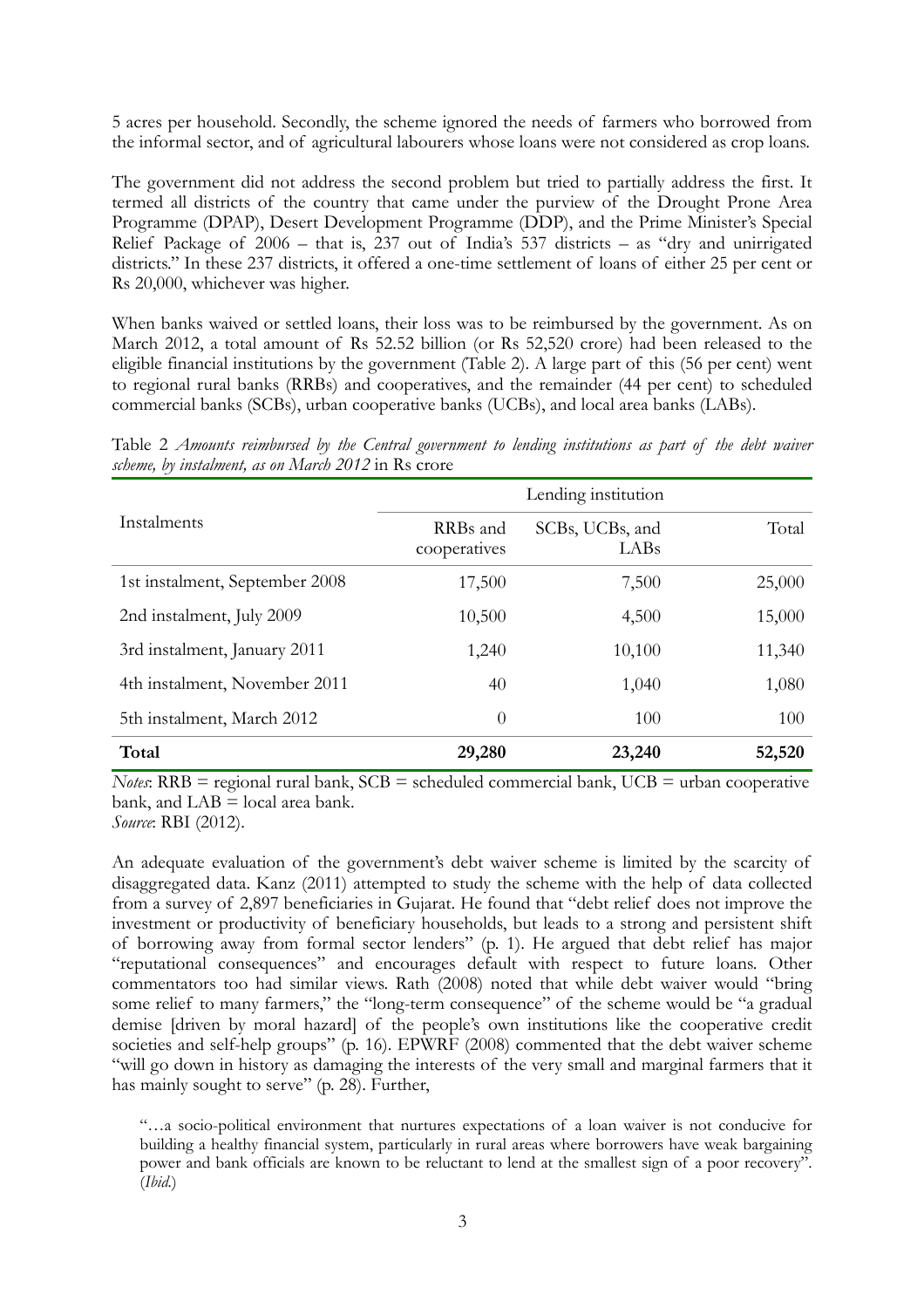Whether the ADWDR scheme raised default rates within the system of agricultural credit is actually ambiguous. NPAs of banks among agricultural loans fell sharply between 2000-01 and 2008-09 (see Figure 1). The lowest of all NPAs after 2001 was recorded in 2008-09, at about 2 per cent, which was soon after the ADWDR scheme began to be implemented. Clearly, the clearing up of bank books by the government was the reason. After 2009, the NPAs in agriculture rose to about 5 per cent by 2011-12. Some scholars have cited this rise of NPAs as evidence for moral hazard in the repayment behaviour of farmers. However, two caveats are in order. First, NPAs in agriculture remained at around 4 to 5 per cent, even falling at times, after 2011-12. In other words, there was no continuous rise of NPAs in agriculture after 2009. Secondly, as D. Subbarao pointed out, the rise in agricultural NPAs between 2009 and 2011 may be due to the "general economic slowdown" after 2009 as well as the introduction of new norms in the "system-wide identification of NPAs" (Subbarao, 2012). The evidence for moral hazard due to the scheme, then, is patchy at best.



Figure 1 *NPAs in agriculture, banks, India, 2001 to 2015*, in per cent *Source*: RBI reports.

A loan waiver scheme is not sufficient to solve the problems of low rural incomes, inequality, and economic distress. Yet, it has the potential, I believe, to provide a measure of genuine relief to farmers in distress, which should not be ignored. Nevertheless, even if one is positively inclined towards a debt waiver scheme, the design of the scheme is an important issue. Does the scheme ensure that the benefits go to the worst-affected regions and classes of rural India? A response to that question is attempted in the sections that follow.

### *EXCLUSION OF INFORMAL CREDIT*

The potential consequences of excluding loans taken from the informal sector from the loan waiver scheme are briefly illustrated below. In rural India, households with ownership of large holdings of land have better access to formal credit than households with small holdings. Even large farmers, however, borrow substantially from the informal sector.

In 2003, according to the official data, the share of the formal sector in total debt outstanding among households with ownership holdings of land of less than 0.01 hectare was only 23 per cent. The corresponding figure for households with ownership holdings of 1 to 2 hectares was 58 per cent. In other words, even in the size-category of land holdings at the upper end of the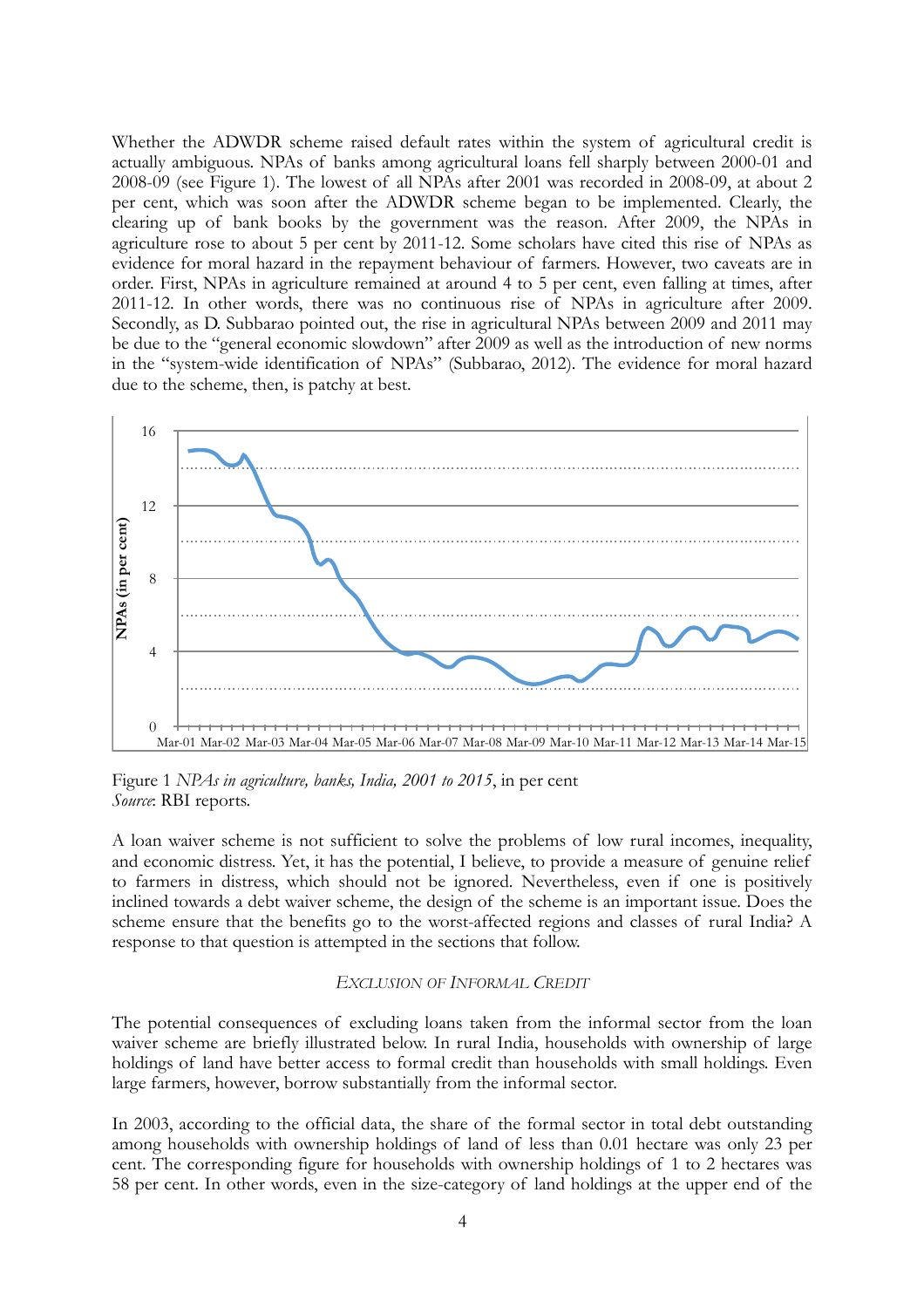group that is eligible for a loan waiver, that is, households with holdings of 1 to 2 hectares, the share of the formal sector in all outstanding debt was only 58 per cent (see Figure 2).



Figure 2 *Shares of outstanding debt of farmer households, of loans taken from formal and informal agencies, by size-class of ownership holding, India, 2003 Source*: NSSO (2005).

State-wise figures on the share of the formal sector in debt outstanding in 2003 provide more details in this regard. Table 3 is a two-way table that shows, by quartile and for different States, the amounts borrowed by farmers from the formal sector as a proportion of the total debt outstanding of all farmer households in the State (in the left-hand column), and the number of indebted farmer households as a proportion of all farmer households in the State (in the righthand columns). In Figure 3, the first ratio described above is shown on the x-axis and the second ratio is shown on the y-axis, with the origin representing the all-India average in respect of each parameter.

As can be seen from Table 3, Maharashtra and Kerala were the only Indian States in 2003 that were in the top quartile in respect of both ratios. In States such as Tamil Nadu, Punjab, and Andhra Pradesh, the ratio of indebted farmers to all farmers was relatively high, but the share of the formal sector in total amount outstanding was relatively low. The share of the formal sector in total debt outstanding was 53 per cent in Tamil Nadu, 48 per cent in Punjab, and just 31 per cent in Andhra Pradesh. At the same time, these States recorded some of the highest levels of indebtedness among farmer households: 75 per cent in Tamil Nadu, 65 per cent in Punjab, and 82 per cent in Andhra Pradesh. Andhra Pradesh also recorded one of the highest rates of farmers' suicides in India between 1997 and 2010 (Nagaraj *et al*, 2014). In other words, in States like Andhra Pradesh, Punjab, and Tamil Nadu, a large number of indebted farmer households are likely to have been left out of the debt waiver scheme when it was implemented.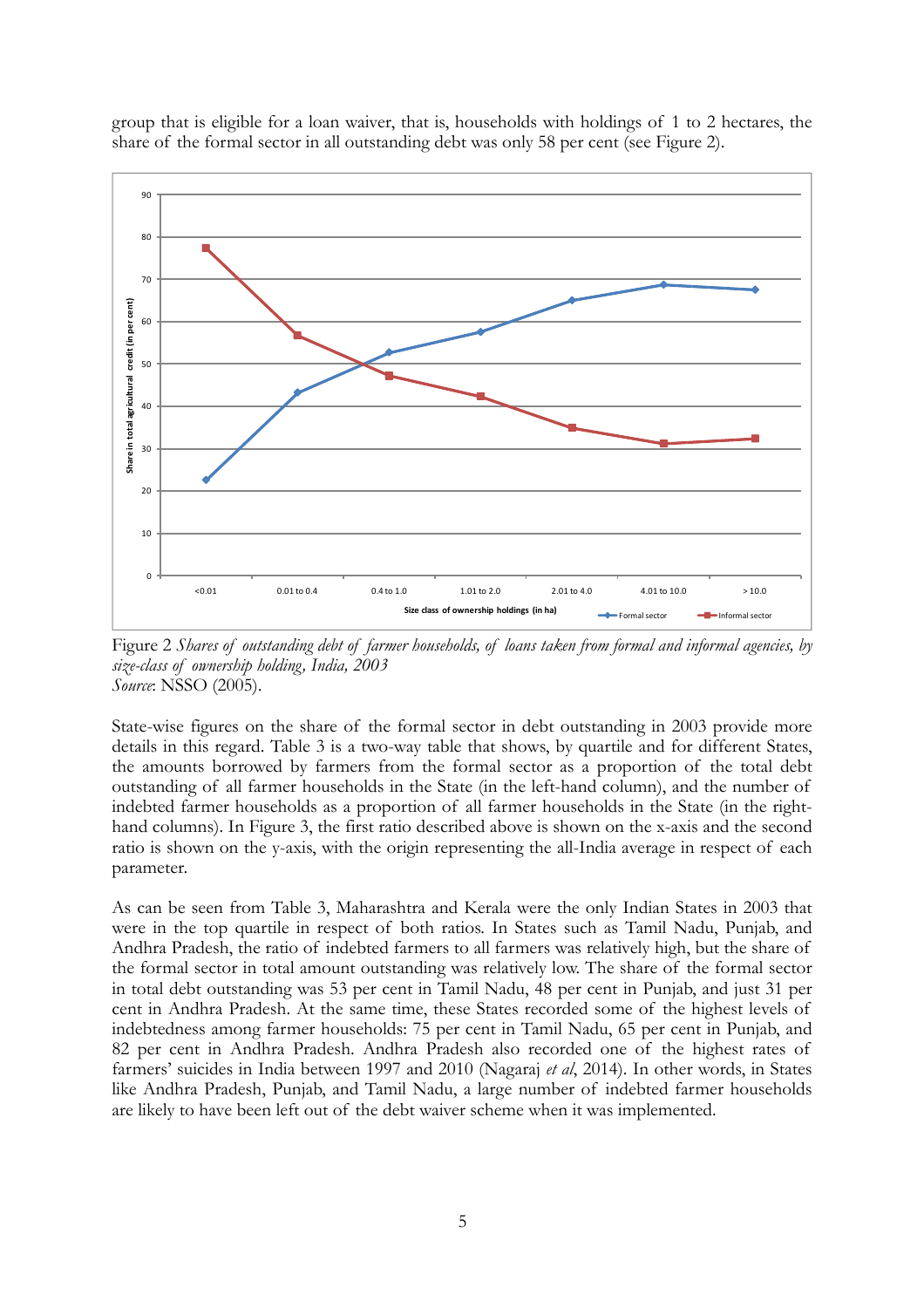| Value of loans<br>taken by farmer<br>households in a<br>State from the<br>formal sector as a<br>share of total debt<br>outstanding among<br>farmer households<br>$\binom{0}{0}$ | Farmer households that are in debt in a State<br>as a share of all farmer households in that State $(\%)$ |                                                  |                                                   |                                           |
|---------------------------------------------------------------------------------------------------------------------------------------------------------------------------------|-----------------------------------------------------------------------------------------------------------|--------------------------------------------------|---------------------------------------------------|-------------------------------------------|
|                                                                                                                                                                                 | Тор 25%                                                                                                   | Third $25%$                                      | Second 25%                                        | Bottom 25%                                |
| Тор 25%                                                                                                                                                                         | Maharashtra,<br>Kerala                                                                                    | Tripura, Orissa                                  | Mizoram,<br>Uttarakhand                           | Chhattisgarh                              |
| Third $25\%$                                                                                                                                                                    | Karnataka,<br>Haryana                                                                                     | Gujarat                                          | Nagaland, Jammu<br>& Kashmir,<br>Himachal Pradesh | Jharkhand                                 |
| Second 25%                                                                                                                                                                      | Tamil Nadu,<br>Punjab                                                                                     | Uttar Pradesh,<br>West Bengal,<br>Madhya Pradesh | Sikkim, Bihar                                     |                                           |
| Bottom 25%                                                                                                                                                                      | Andhra Pradesh                                                                                            | Rajasthan                                        | Manipur                                           | Assam, Arunachal<br>Pradesh,<br>Meghalaya |

Table 3 *Formal sector loans and indebtedness among farmer households, State-wise, by quartile, India, 2003* 

*Source*: NSSO (2005).



Figure 3 *Number of indebted farmer households in a State as a proportion of all farmer households in that State (x-axis), and amount borrowed by farmers in a State from the formal sector as a proportion of the total debt outstanding in that State of all farmer households (y-axis), State-wise, India, 2003. Note*: The origin represents the all-India average. *Source*: NSSO (2005).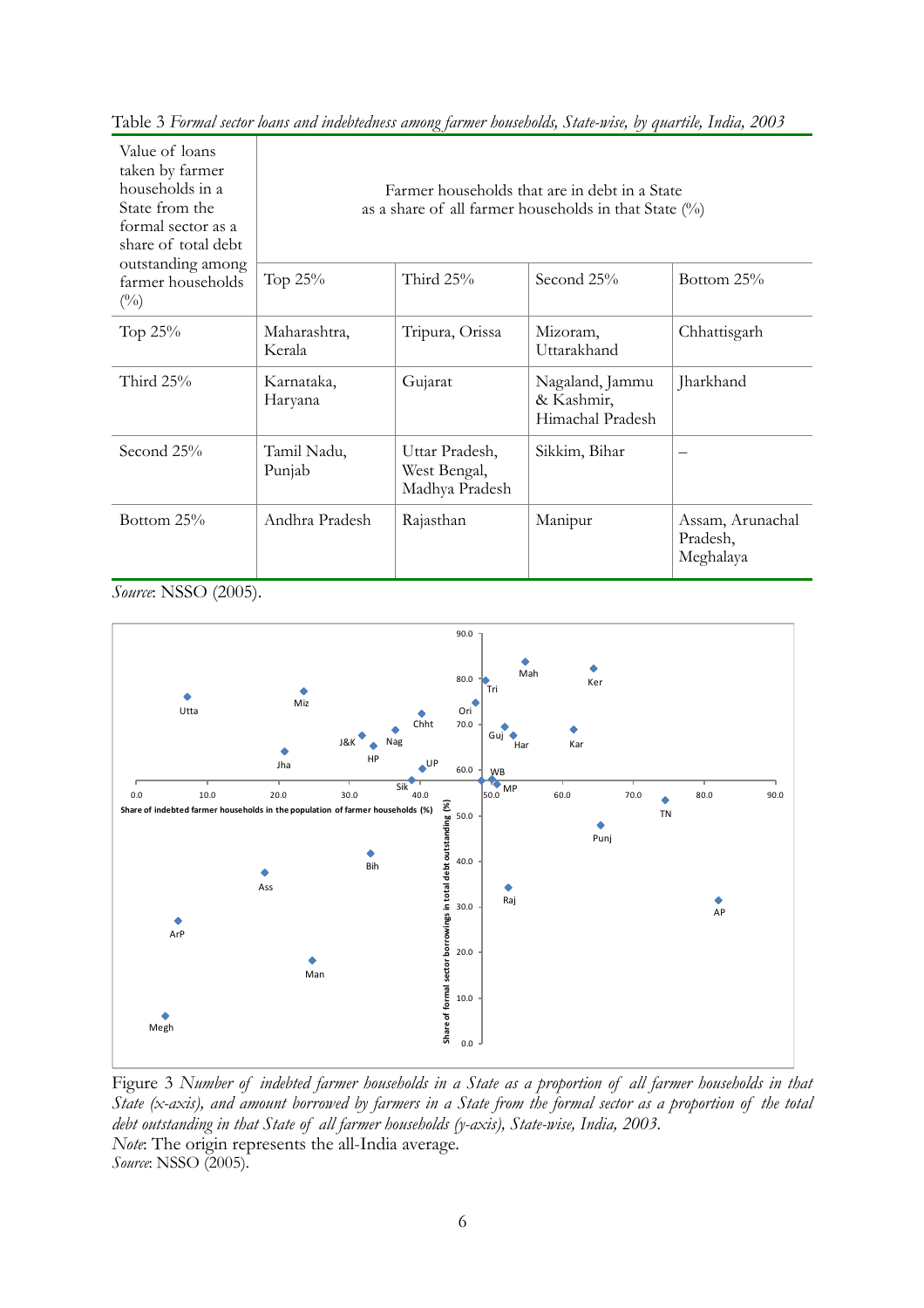# *EXCLUSION OF LAND HOLDINGS LARGER THAN 2 HECTARES*

About 22 per cent of all farmers who received a full waiver under the loan waiver scheme in India were from Andhra Pradesh, about 16 per cent from Uttar Pradesh, and 10 per cent from Maharashtra (see Table 4). In other words, about half of all farmers who received a full waiver under the scheme were from only three States of the Union.

The number of beneficiaries in a State who received a full waiver as a proportion of all beneficiaries of the loan waiver scheme in that State serves as an indicator of the implementation of the scheme by the States. As is clear from Table 5, there were wide variations across States in the proportion of beneficiaries who received a full waiver.

<span id="page-6-1"></span>Table 6 is a two-way table that shows, by quartile and for different States, the number of beneficiaries in a State who received a full waiver under the loan waiver scheme as a proportion of all beneficiaries in the State in 2012,<sup>[3](#page-6-0)</sup> and the number of household operational land holdings in a State of extent 2 hectares and below as a proportion of the total number of operational holdings in the State in 2005–06. Here, I have considered the distribution of operational holdings as a proxy for the distribution of ownership holdings, as the Agricultural Census does not provide information on ownership holdings. In Figure 4, the first ratio mentioned above is plotted on the x-axis and the second ratio is plotted on the y-axis. The relevant figures on loan waiver were obtained from the Ministry of Finance, Government of India, and on land holdings from the Agricultural Census.

The salient features that emerge from the data are as follows.

- West Bengal, Kerala, and Tripura were among the best performers in respect of the number of loan waiver scheme beneficiaries who received a full waiver as a proportion of all beneficiaries: the shares were 98.9 per cent in West Bengal, 97.2 per cent in Kerala, and 98.2 per cent in Tripura. These States also recorded the highest shares in respect of the number of household operational holdings smaller than 2 hectares as a proportion of all operational holdings: 95.5 per cent in West Bengal, 98.7 per cent in Kerala, and 96.4 per cent in Tripura. In these three States, where the concentration of use of land holdings was low as a result of land reform, the benefits of the loan waiver were also better spread among small land holders than in other States.
- Although 91 per cent of household operational holdings in Tamil Nadu were smaller than 2 hectares, only 81 per cent of beneficiaries received a full waiver.
- More than 95 per cent of the beneficiaries received a full waiver in Kerala, West Bengal, and Tripura. The proportion of full-waiver beneficiaries was 71 per cent in Maharashtra and 72 per cent in Madhya Pradesh.
- Rajasthan, Haryana, Gujarat, and Punjab were among the States with the lowest proportion of full-waiver beneficiaries out of all beneficiaries.

<span id="page-6-0"></span><sup>&</sup>lt;sup>[3](#page-6-1)</sup> That is, those who received a full waiver plus those who received a one-time settlement. These data are from the Ministry of Finance, Government of India, New Delhi, September 15, 2012.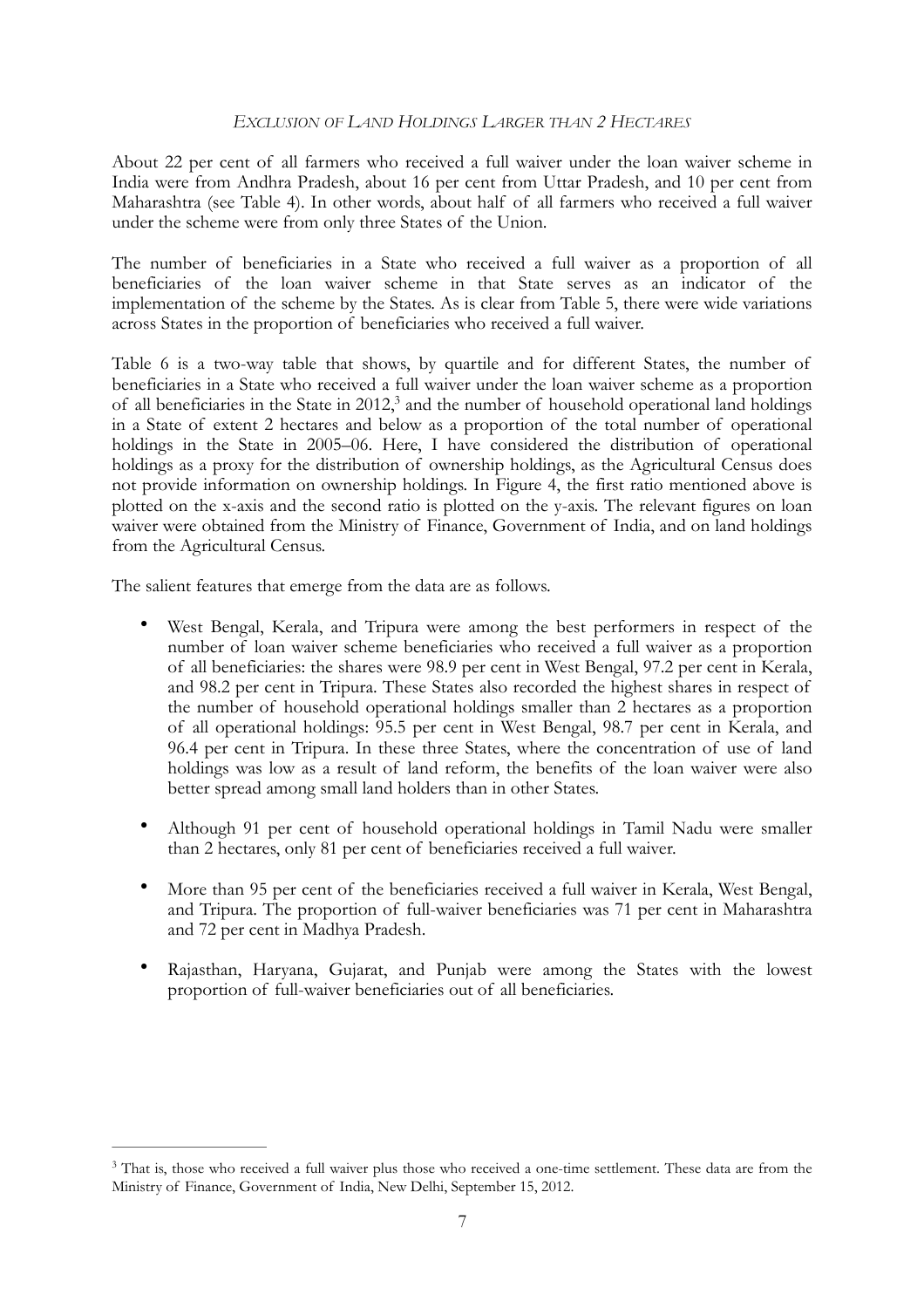| <b>State</b>      | $(^{0}_{0})$ |  |  |
|-------------------|--------------|--|--|
| Andhra Pradesh    | 22.1         |  |  |
| Assam             | 1.1          |  |  |
| Arunachal Pradesh | 0.0          |  |  |
| Bihar             | 5.5          |  |  |
| Chhattisgarh      | 1.6          |  |  |
| Gujarat           | 1.9          |  |  |
| Haryana           | 1.8          |  |  |
| Himachal Pradesh  | 0.4          |  |  |
| Jammu & Kashmir   | 0.2          |  |  |
| Jharkhand         | 2.1          |  |  |
| Karnataka         | 3.9          |  |  |
| Kerala            | 4.6          |  |  |
| Madhya Pradesh    | 5.7          |  |  |
| Maharashtra       | 10.0         |  |  |
| Meghalaya         | 0.1          |  |  |
| Mizoram           | 0.1          |  |  |
| Manipur           | 0.2          |  |  |
| Nagaland          | 0.0          |  |  |
| Orissa            | 7.9          |  |  |
| Punjab            | 0.8          |  |  |
| Rajasthan         | 3.7          |  |  |
| Sikkim            | $0.0\,$      |  |  |
| Tamil Nadu        | 4.7          |  |  |
| Tripura           | 0.2          |  |  |
| Uttar Pradesh     | 15.9         |  |  |
| Uttarakhand       | 0.5          |  |  |
| West Bengal       | 4.8          |  |  |
| Total             | 100.0        |  |  |

Table 4 *Beneficiaries who received full waiver under the loan waiver scheme as a proportion of all full-waiver beneficiaries in India, State-wise,* in per cent

*Source*: Provisional figures from the Ministry of Finance, Government of India, New Delhi.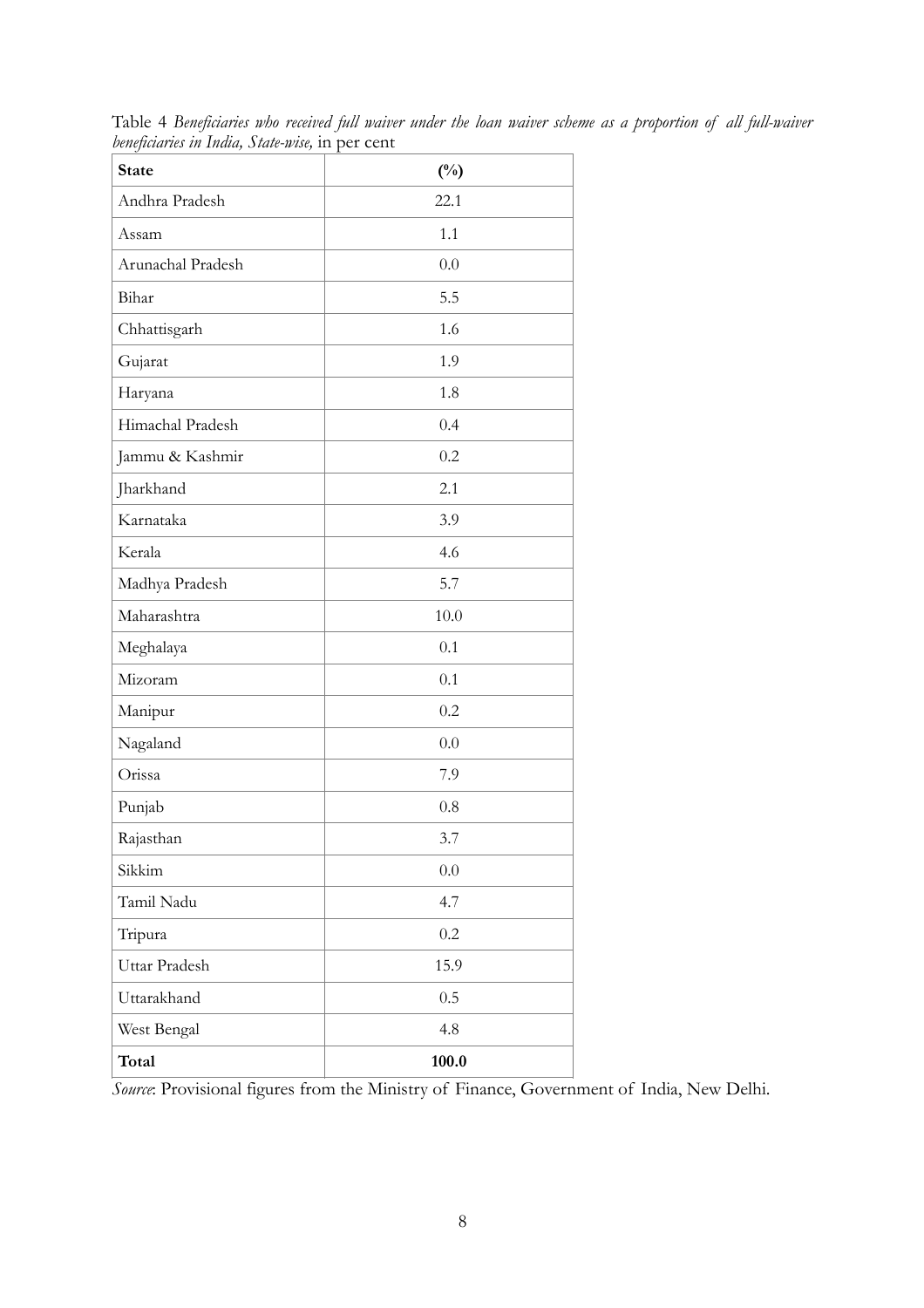| <b>State</b>      | $(^{0}/_{0})$ |
|-------------------|---------------|
| Andhra Pradesh    | 85.7          |
| Assam             | 94.6          |
| Arunachal Pradesh | 89.7          |
| Bihar             | 94.6          |
| Chhattisgarh      | 71.1          |
| Gujarat           | 58.4          |
| Haryana           | 59.6          |
| Himachal Pradesh  | 96.0          |
| Jammu & Kashmir   | 93.9          |
| Jharkhand         | 95.9          |
| Karnataka         | 67.8          |
| Kerala            | 97.2          |
| Madhya Pradesh    | 72.2          |
| Maharashtra       | 71.2          |
| Meghalaya         | 95.1          |
| Mizoram           | 91.9          |
| Manipur           | 97.6          |
| Nagaland          | 84.6          |
| Orissa            | 94.6          |
| Punjab            | 54.0          |
| Rajasthan         | 60.3          |
| Sikkim            | 91.6          |
| Tamil Nadu        | 81.3          |
| Tripura           | 98.2          |
| Uttar Pradesh     | 88.5          |
| Uttarakhand       | 89.2          |
| West Bengal       | 98.9          |
| Total             | 81.6          |

Table 5 *Beneficiaries in a State who received full waiver as a proportion of all beneficiaries of the loan waiver scheme in the State* in per cent

*Source*: Provisional figures from the Ministry of Finance, Government of India, New Delhi.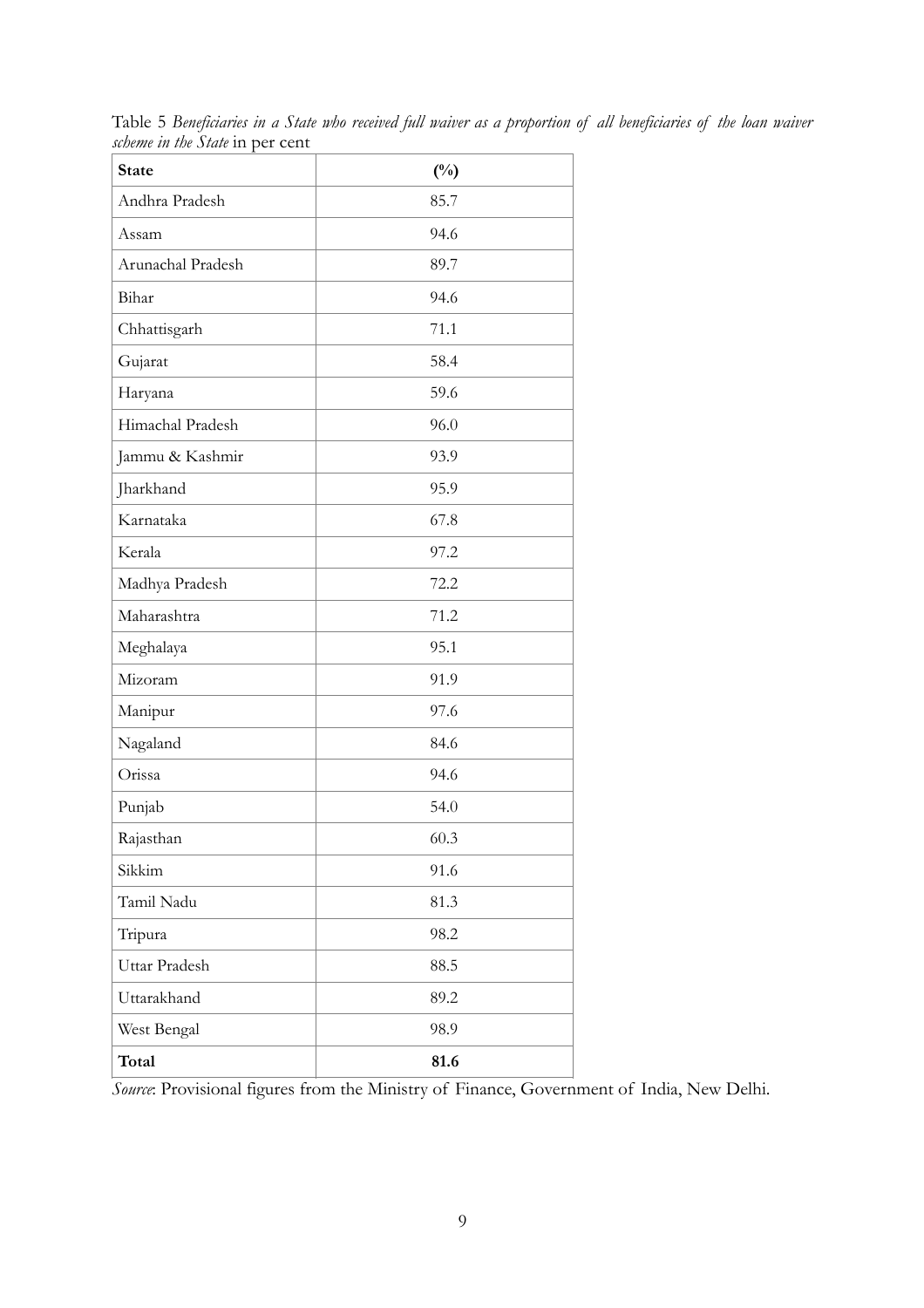| <b>Beneficiaries</b><br>who received a<br>full waiver as a<br>share of all<br>beneficiaries,<br>$2012~(^{0}/_{0})$ | Household operational holdings of less than 2 hectares in extent as a<br>proportion<br>of all household operational holdings, 2005–06<br>Third $25%$<br>First $25%$<br>Second 25%<br>Last $25%$ |                                               |                                |                                           |
|--------------------------------------------------------------------------------------------------------------------|-------------------------------------------------------------------------------------------------------------------------------------------------------------------------------------------------|-----------------------------------------------|--------------------------------|-------------------------------------------|
| First $25%$                                                                                                        | West Bengal,<br>Tripura, Kerala,<br>Jharkhand                                                                                                                                                   | Manipur,<br>Himachal<br>Pradesh               | Meghalaya                      |                                           |
| Second 25%                                                                                                         | Bihar, Jammu &<br>Kashmir                                                                                                                                                                       | Assam, Orissa                                 | Mizoram, Sikkim                | Arunachal<br>Pradesh                      |
| Third 25%                                                                                                          | Uttar Pradesh                                                                                                                                                                                   | Uttarakhand,<br>Andhra Pradesh,<br>Tamil Nadu | Madhya Pradesh,<br>Maharashtra | Nagaland                                  |
| Last $25%$                                                                                                         |                                                                                                                                                                                                 |                                               | Chhattisgarh,<br>Karnataka     | Rajasthan,<br>Haryana,<br>Gujarat, Punjab |

Table 6 *Beneficiaries of loan waiver scheme and size of household operational holdings, State-wise, by quartile, India* 

*Sources*: Ministry of Finance, Government of India, New Delhi; Agricultural Census 2005–06.



Figure 4 *Number of loan waiver scheme beneficiaries in a State who received a full waiver as a proportion of all beneficiaries in that State (x-axis), and number of operational holdings smaller than 2 hectares in a State as a proportion of the total number of operational holdings (y-axis), State-wise, India, 2005–06 Note*: The origin represents all-India averages.

*Sources*: Ministry of Finance, Government of India, New Delhi; Agricultural Census 2005–06.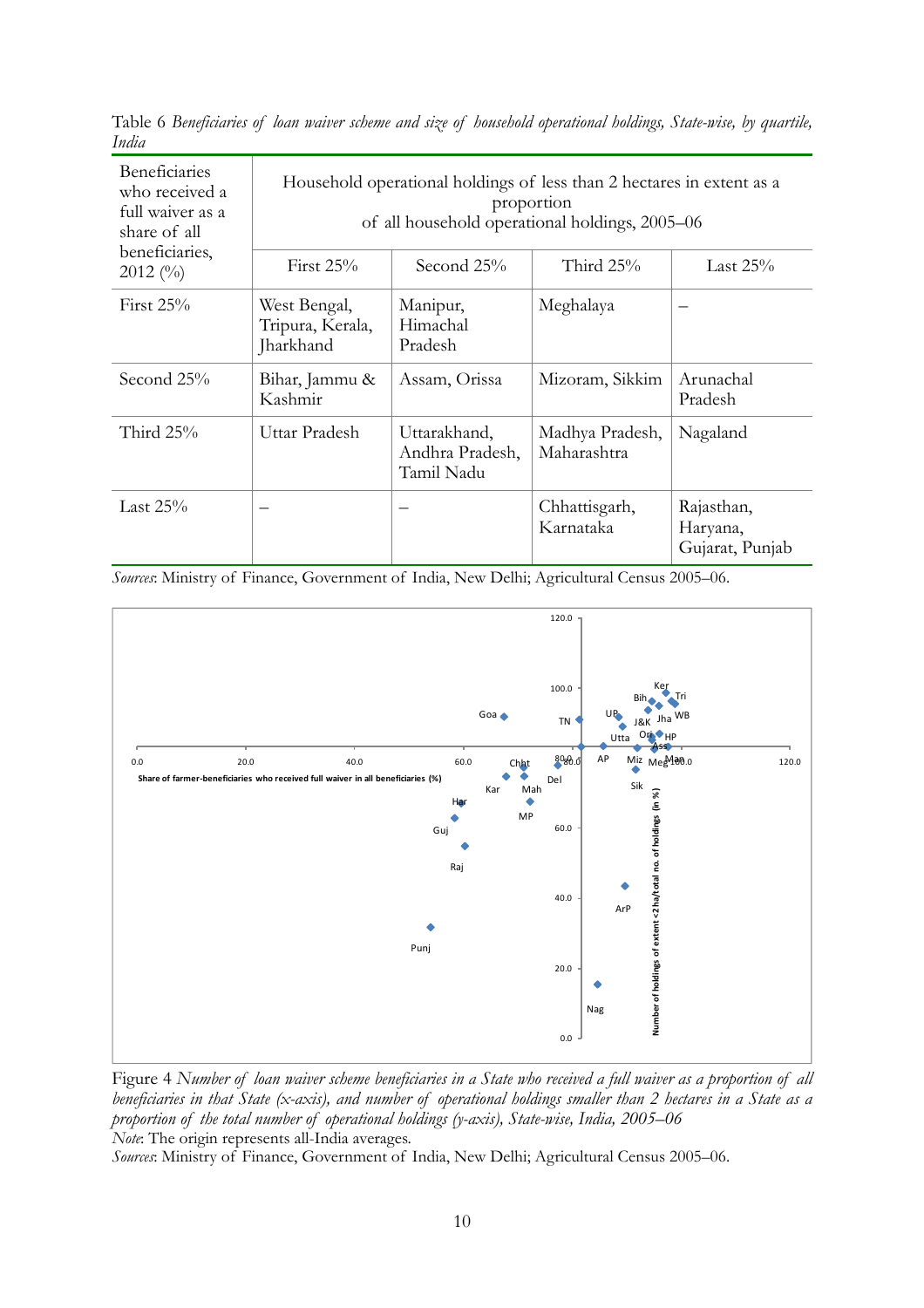The Comptroller and Auditor General of India (CAG), in 2011, conducted a detailed review of 90,576 farmer's accounts in 715 bank branches across 92 districts and 25 States. Of these 90,576 accounts of farmers, 88.7 per cent accounts were of beneficiary farmers, and 10.3 per cent accounts were of farmers who were eligible but did not receive any benefit from the debt waiver. The report noted a number of errors of inclusion and exclusion among the beneficiaries. The error of exclusion was 13.5 per cent and the error of inclusion was 8.5 per cent.

But the most important finding in the CAG report was that a large section of farmers were not issued debt relief certificates by banks, which meant that they could not avail of a fresh loan from the banks. The survey found that 34.3 per cent of the beneficiaries were not provided with these certificates. According to the report:

"…even though the scheme wanted to, on one hand de-clog the lines of credit due to debt burden on the farmers and, on the other, enable the farmers to avail themselves of fresh agriculture credit from banks,…the scheme guidelines defined outputs only in terms of likely number of beneficiaries/accounts for debt waiver and relief. There was little monitoring to ensure that the objective of extension of fresh loans was achieved" (CAG, 2013, p. 16).

### *CONCLUSIONS*

Three conclusions emerge from this brief study of the distribution of benefits from the government's debt waiver scheme. First, farmer households that borrowed predominantly from the informal sector were excluded from the scheme. This exclusion, which was built into the scheme, was exacerbated in its implementation, as States with a high proportion of indebted farmers, such as Andhra Pradesh, Tamil Nadu, and Punjab, were also ones with a high share of informal sector loans in total credit outstanding.

Secondly, in States where the share of farmer households operating more than 2 hectares was high, the share of farmer households that received a full loan waiver under the scheme was relatively low. Thirdly, the three States where there has been land reform – West Bengal, Tripura and Kerala – provided full loan waiver to almost all the beneficiaries of the scheme, and these beneficiaries were almost entirely small and marginal farmers. Their performance stands in contrast to the records of States such as Maharashtra and Madhya Pradesh, where a relatively low proportion of the beneficiaries received a full waiver.

## *REFERENCES*

CAG (2013), "Report No. 3 of 2013: Performance Audit of Civil on Agricultural Debt Waiver and Debt Relief Scheme of Union Government, Ministry of Finance", Comproller and Auditor General of India, New Delhi.

Dev, Mahendra S and Rao, N. Chandrasekhara (2010), "Agricultural Price Policy, Farm Profitability and Food Security", *Economic and Political Weekly*, 45 (26-27), pp. 174-182.

Economic and Political Weekly Research Foundation (EPWRF) (2008), "The Loan Waiver Scheme," *Economic and Political Weekly*, vol. 43, no. 11, March 15–21, pp. 28–34.

Government of India (GoI) (2007), *Report of the Expert Group on Agricultural Indebtedness*, Banking Division, Department of Economic Affairs, Ministry of Finance, Government of India, New Delhi, July.